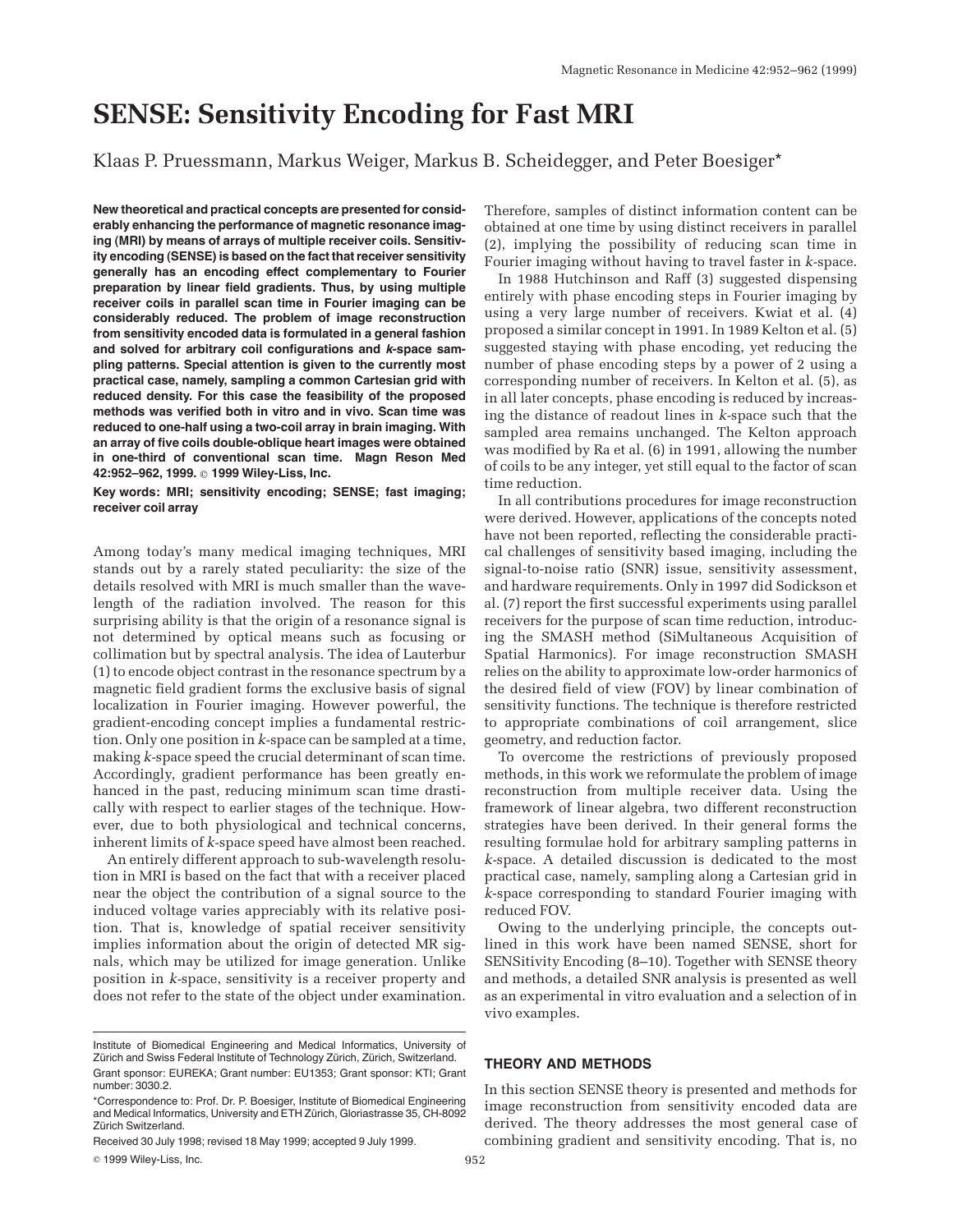restrictions are made as to the coil configuration and the sampling pattern in *k*-space. Two reconstruction strategies are discussed. The first approach strictly aims at optimal voxel shape and is called *strong* reconstruction for convenience. In *weak* reconstruction, the voxel shape criterion is weaker in favor of the SNR. With both strategies the reconstruction algorithm is numerically demanding in the general case. This is mainly because with hybrid encoding the bulk of the work of reconstruction can usually not be done by fast Fourier transform (FFT).

However, it is shown that in weak reconstruction FFT can still be applied if *k*-space is sampled in a regular Cartesian fashion. For this reason sensitivity encoding with Cartesian sampling is particularly feasible. Moreover, the reconstruction mechanism is relatively easily understood in this case. Therefore, the first part of this section gives a practical description of the Cartesian case. The following parts are dedicated to general theory, SNR and error considerations, and sensitivity assessment.

#### Sensitivity Encoding With Cartesian Sampling of k-Space

In two-dimensional (2D) Fourier imaging with common Cartesian sampling of *k*-space, sensitivity encoding by means of a receiver array permits reduction of the number of Fourier encoding steps. This is achieved by increasing the distance of sampling positions in *k*-space while maintaining the maximum *k*-values. Thus scan time is reduced at preserved spatial resolution. The factor by which the number of *k*-space samples is reduced is referred to as the *reduction factor R*. In standard Fourier imaging, reducing the sampling density results in the reduction of the FOV, causing aliasing. In fact, SENSE reconstruction in the Cartesian case is efficiently performed by first creating one such aliased image for each array element using discrete Fourier transform (DFT).

The second step then is to create a full-FOV image from the set of intermediate images. To achieve this one must undo the signal superposition underlying the fold-over effect. That is, for each pixel in the reduced FOV the signal contributions from a number of positions in the full FOV need to be separated. As depicted in Fig. 1, these positions form a Cartesian grid corresponding to the size of the reduced FOV.

The key to signal separation lies in the fact that in each single-coil image signal superposition occurs with different weights according to local coil sensitivities. Consider one pixel in the reduced FOV and the corresponding set of pixels in the full FOV (Fig. 1). Let  $n_P$  denote the number of pixels superimposed and  $n<sub>C</sub>$  the number of coils used. Assemble in the vector  $a$  the complex image values the chosen pixel has in the intermediate images. The complex coil sensitivities at the  $n_P$  superimposed positions form an  $n_{\rm C} \times n_{\rm P}$  *sensitivity matrix S*:

$$
S_{\gamma,\rho} = s_{\gamma} \left( \mathbf{r}_{\rho} \right), \tag{1}
$$

where the subscripts  $\gamma$ ,  $\rho$  count the coils and the superimposed pixels, respectively,  $r_{\rho}$  denotes the position of the pixel  $\rho$ , and  $s_{\gamma}$  is the spatial sensitivity of the coil  $\gamma$ . The sensitivity matrix is used to calculate the *unfolding ma-*



FIG. 1. Aliasing in 2D Cartesian sampling: the full FOV (solid box) is reduced in both dimensions. A pixel in the reduced FOV (dotted box) represents the superposition of pixels forming a Cartesian grid. In this example four of these pixels are in the full FOV; thus the actual degree of aliasing is four.

*trix U*:

$$
U = (S^H \Psi^{-1} S)^{-1} S^H \Psi^{-1}, \tag{2}
$$

where the superscript *H* indicates the transposed complex conjugate, and  $\Psi$  is the  $n_c \times n_c$  *receiver noise matrix* (see Appendix A), which describes the levels and correlation of noise in the receiver channels. Using the unfolding matrix, signal separation is performed by

$$
\mathbf{v} = U\mathbf{a},\tag{3}
$$

where the resulting vector  $\bf{v}$  has length  $n_{\rm{P}}$  and lists separated pixel values for the originally superimposed positions. By repeating this procedure for each pixel in the reduced FOV a non-aliased full-FOV image is obtained.

Unfolding is possible as long as the inversions in Eq. [2] can be performed. In particular, the number of pixels to be separated,  $n_P$ , must not exceed  $n_C$ . In other words, the reduction factor is bound by the number of coils used. Note that  $n_P$  does not need to be the same for all partial unfolding steps. Upon non-integer reduction the number of pixels actually superimposed may vary in the reduced FOV. Generally, the degree of aliasing plays an important role with respect to SNR. As a rule of thumb it can be said that local SNR improves when the degree of aliasing is reduced. Therefore it is beneficial to exclude a pixel from reconstruction when the corresponding volume contributes no signal, e.g., because it lies outside of the object. Formally this is done simply by removing the corresponding column in the sensitivity matrix and setting the excluded pixel to zero in the final image. Knowledge of which voxels may safely be excluded is obtained as a by-product of sensitivity assessment.

In Eq. [2] receiver noise levels and correlation are considered for the sake of SNR optimization. Optionally, the assessment of receiver noise may be skipped and the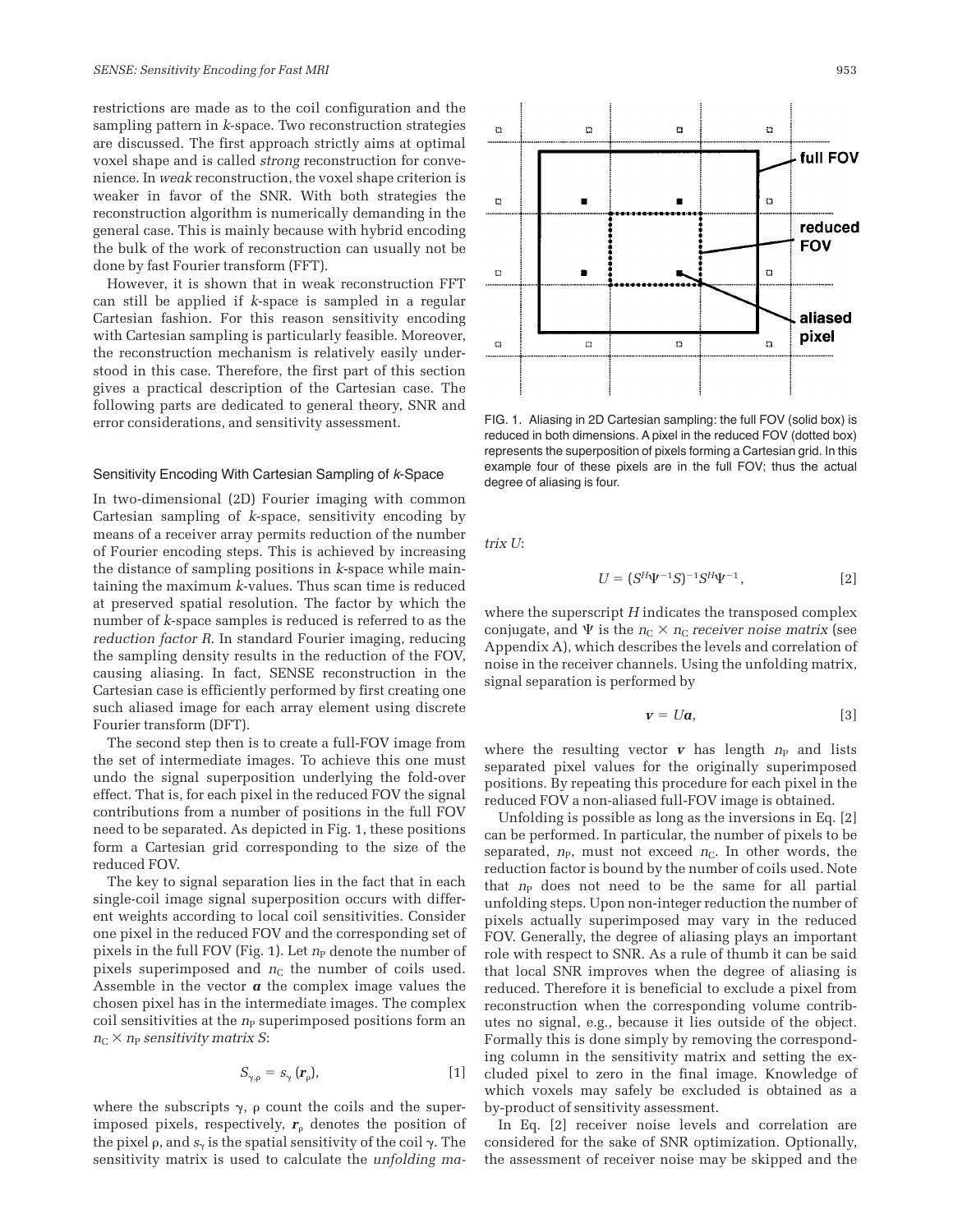matrix  $\Psi$  replaced by identity. Then unfolding is still ensured, yet at an SNR penalty, which generally will be the more marked the less equivalent the receivers are with respect to load, gain, and mutual coupling. Equation [2] holds independently of whether foldover occurs in one or two directions. Clearly, for the sake of scan time reduction in 2D imaging, undersampling is reasonable only in the phase encoding direction. However, in techniques using two phase encoding directions the independent variation of two reduction factors adds a valuable degree of freedom.

# General Theory of Sensitivity Encoding

Consider an imaging experiment using an array of  $n<sub>C</sub>$ receiver coils. Fourier encoding is described by a set of  $n<sub>K</sub>$ sampling positions in *k-*space. Let the whole object be within the volume of interest (VOI). Then a sample value *m* obtained from the  $\gamma$ -th coil at the  $\kappa$ -th position in *k*-space is given by

$$
m_{\gamma,\kappa} = \int_{\text{VOI}} c(\mathbf{r}) e_{\gamma,\kappa}(\mathbf{r}) d\mathbf{r}
$$
 [4]

where *r* denotes 3D position,

$$
e_{\gamma,\kappa}(\mathbf{r}) = e^{ik_{\kappa}r} s_{\gamma}(\mathbf{r}) \tag{5}
$$

is the net *encoding function* composed of harmonic modulation and the complex spatial sensitivity  $s<sub>y</sub>$  of coil  $\gamma$ , and *c* results from tissue and sequence parameters. The effects of non-uniform *k*-space weighting due to relaxation shall be neglected in the scope of this work.

From the linearity of encoding it is clear that image reconstruction must essentially be linear as well. That is, each of  $n<sub>V</sub>$  image values is to be calculated as a linear combination of sample values:

$$
v_{\rho} = \sum_{\gamma,\kappa} F_{\rho,(\gamma,\kappa)} m_{\gamma,\kappa}, \tag{6}
$$

where  $\rho$  counts the voxels to be resolved. The transform  $F$ shall be referred to as the *reconstruction matrix*. Its size is  $n_V \times n_C n_K$ . Assembling sample and image values in vectors, image reconstruction may be rewritten in matrix notation:

$$
v = Fm.
$$
 [7]

With such linear mapping the propagation of noise from sample values into image values is conveniently described by noise matrices. The  $\rho$ -th diagonal entry of the *image noise matrix X* represents the noise variance in the  $\rho$ -th image value while the off-diagonal entries reflect noise correlation between image values. The *sample noise matrix*  $\tilde{\Psi}$  is defined accordingly in Appendix A. As shown there, these matrices fulfil the relation

$$
X = F\tilde{\Psi}F^{H}.
$$
 [8]

The central objective in choosing a reconstruction matrix is to make each image value selectively reflect signal from the voxel it represents. To trace the origin of signal in image values, insert Eq. [4] into Eq. [6], to find

$$
\nu_{\rho} = \int_{\text{VOI}} c(\mathbf{r}) \left( \sum_{\gamma,\kappa} F_{\rho,(\gamma,\kappa)} e_{\gamma,\kappa}(\mathbf{r}) \right) d\mathbf{r}.
$$
 [9]

The term in brackets describes the spatial weighting of signal in  $v_{\rm o}$ . It is therefore called the corresponding *voxel function:*

$$
f_{\rho}(\mathbf{r}) = \sum_{\gamma,\kappa} F_{\rho,(\gamma,\kappa)} e_{\gamma,\kappa}(\mathbf{r}).
$$
 [10]

Hence, the matrix *F* has to be chosen such that the resulting voxel functions approximate the desired voxel shapes. Let  $i_p(\mathbf{r})$  denote an orthonormal set of ideal voxel shapes, e.g., box functions. The relation between ideal voxel shapes and encoding functions is described by the  $n_{C}n_{K} \times n_{V}$  *encoding matrix*

$$
E_{(\gamma,\kappa),\rho} = \int_{\text{VOI}} i_{\rho}^{*}(\mathbf{r}) e_{\gamma,\kappa}(\mathbf{r}) d\mathbf{r}.
$$
 [11]

There are many possible ways of approximating ideal voxels. Here we discuss two concepts. The first approach is to choose those voxel functions that exhibit the least square deviation from the ideal. This criterion entirely determines reconstruction; the approach is therefore referred to as the *strong* one*.* In Appendix B it is shown that it yields

$$
F = E^H C^{-1},\tag{12}
$$

where *C* denotes the correlation matrix of the encoding functions. The image noise matrix [8] is then given by

$$
X = E^H C^{-1} \tilde{\Psi} C^{-1} E. \tag{13}
$$

The second approach, dubbed the *weak* one, uses a different concept of similarity between real voxel functions and ideal shapes. It requires that each voxel function fulfil the orthonormality relations of its ideal counterpart:

$$
\int_{\text{VOI}} i_{\rho}^{*}(\mathbf{r}) f_{\rho'}(\mathbf{r}) d\mathbf{r} = \delta_{\rho,\rho'} \quad \forall \rho, \rho'.
$$
 [14]

Using Eqs. [10] and [11], Eq. [14] may be rewritten in matrix form:

$$
FE = Id_{n_v},\tag{15}
$$

where  $Id_n$  denotes  $n_V \times n_V$  identity. By this condition the reconstruction matrix *F* is generally not yet entirely determined. It leaves  $n_{C}n_{K}$  -  $n_{V}$  degrees of freedom per voxel, which may be utilized for SNR optimization. To that end each diagonal element of the image noise matrix *X* is minimized under condition [15] by Lagrange calculus (see Appendix C), yielding

$$
F = (E^H \tilde{\Psi}^{-1} E)^{-1} E^H \tilde{\Psi}^{-1}.
$$
 [16]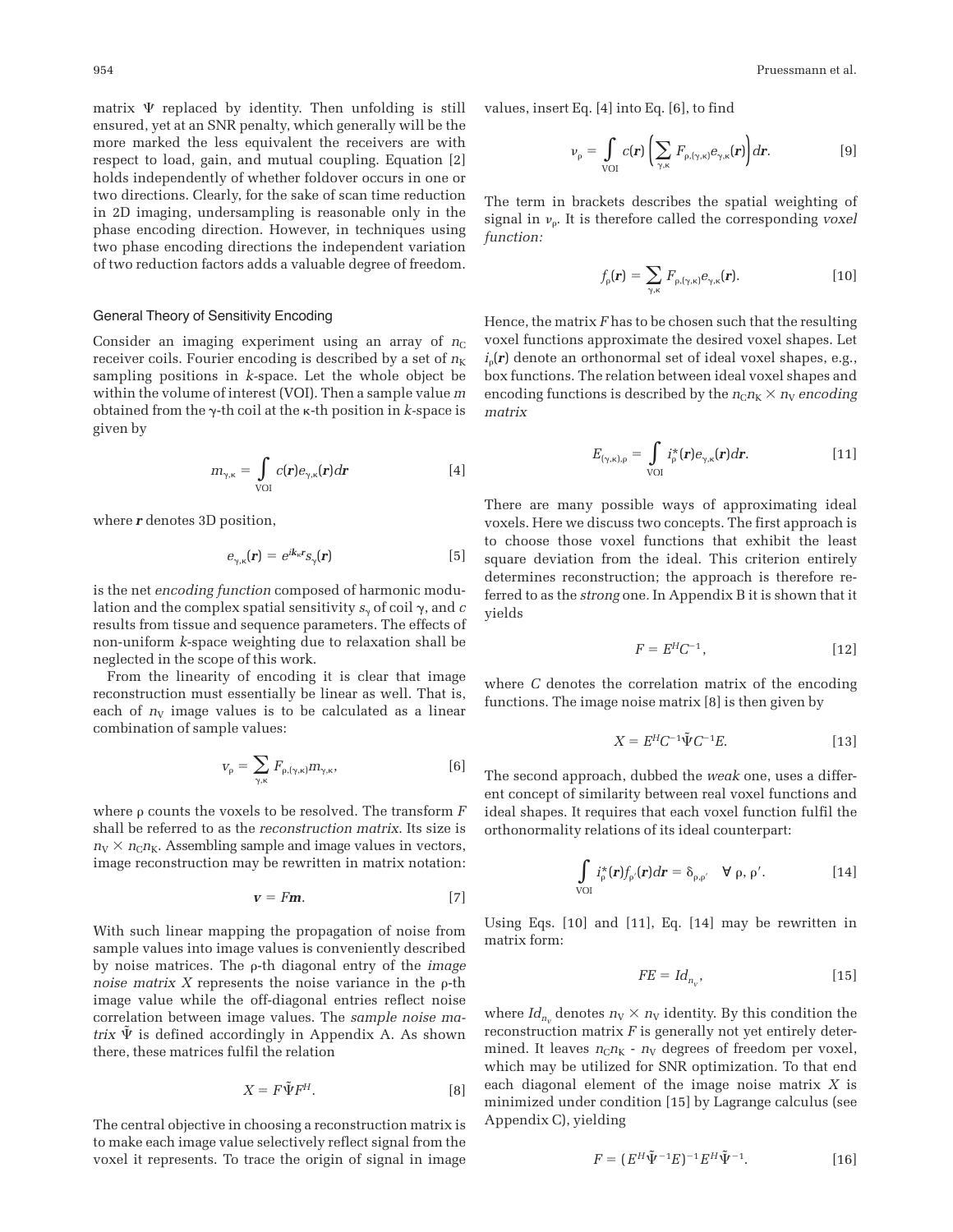In this case the image noise matrix reads

$$
X = (E^H \tilde{\Psi}^{-1} E)^{-1}.
$$
 [17]

The reconstruction formulae [12] and [16] permit image reconstruction from data obtained with hybrid gradient and sensitivity encoding. Both are numerically challenging as they imply the inversion of large matrices. However, the two concepts also exhibit important differences. The weak approach is more convenient in that it does not require the calculation of the matrix *C* and poses the smaller inversion problem when  $n_V < n_C n_K$ . Furthermore, it yields optimized SNR. On the other hand, the strong approach is always applicable, whereas the second algorithm works only if condition [15] can be fulfilled. In particular, for weak reconstruction the rank of the matrix  $E$  must be equal to  $n<sub>V</sub>$ , thus  $n_V \le n_C n_K$  must hold. Moreover, the weak approach is less robust in terms of ensuring voxel quality.

The limitations of weak reconstruction may be understood by considering Dirac distributions as ideal voxel functions:

$$
i_{\rho}(\mathbf{r}) = \delta(\mathbf{r} - \mathbf{r}_{\rho}), \qquad [18]
$$

where  $r_{p}$  denotes the center of the  $\rho$ -th voxel. The encoding matrix then reduces to

$$
E_{(\gamma,\kappa),\rho} = e_{\gamma,\kappa}(\mathbf{r}_{\rho}).
$$
\n[19]

In this case the weak criterion [15] may be restated as follows: each voxel function must be equal to one in the center of the voxel it belongs to and equal to zero in all other voxels' centers. A voxel function with this property will be acceptable only as long as it is well behaved between voxel centers. In this view, the criterion becomes unreliable when there are solutions that vary considerably within voxels and at the same time yield favorably low noise.

The Dirac choice in the weak approach also is of great practical significance. It is with this choice that reconstruction in the Cartesian case can be performed in the practical fashion described at the beginning of this section. For the derivation see Appendix D.

## Noise in SENSE Images

There are actually two kinds of noise that affect SENSE images, i.e., noise in sample values and noise in sensitivity data. The latter, however, can usually be reduced to a negligible level by smoothing. Then Eq. [8] for the calculation of image noise holds. This equation illustrates two important aspects of noise propagation in SENSE reconstruction. First, with multiple channels the diagonal entries in  $\Psi$  vary from channel to channel and there is noise correlation between samples taken simultaneously, i.e., there are non-zero cross-terms. Second, unlike a matrix representation of FFT, a SENSE reconstruction matrix generally is not unitary. As a consequence, unlike standard Fourier images the noise level in a SENSE image varies from pixel to pixel and there is noise correlation between pixels.

For similar reasons the noise level does not have the common square-root dependence on the number of samples taken. In the case of Cartesian sampling with reconstruction as initially explained, this can be made yet clearer. For one particular voxel we compare the noise levels as obtained with full and reduced Cartesian Fourier encoding. According to Appendix D the partial image noise matrix for the relevant unfolding step is

$$
X = \frac{1}{n_K} \left( S^H \Psi^{-1} S \right)^{-1} . \tag{20}
$$

Let  $\rho$  denote the index of the voxel under consideration within the set of voxels to be separated. With full Fourier encoding no aliasing occurs and the matrix *S* has only one column. Note that this single column is identical to the  $\rho$ -th column of *S* in the case of reduced Fourier encoding. Thus, the ratio of the noise levels obtained in that voxel is given by

$$
\frac{\sqrt{X_{\rho,\rho}^{red}}}{\sqrt{X_{\rho,\rho}^{full}}} = \sqrt{R} \sqrt{\left[ (S^H \Psi^{-1} S)^{-1} \right]_{\rho,\rho} \left( S^H \Psi^{-1} S \right)_{\rho,\rho}},
$$
 [21]

where *S* corresponds to reduced Fourier encoding and *R* denotes the factor by which the number of samples is reduced with respect to full Fourier encoding:

$$
R = \frac{n_K^{full}}{n_K^{red}}.
$$
 [22]

The rightmost square-root expression in Eq. [21] strongly depends on coil geometry and is thus called the local *geometry factor g,* which is always at least equal to one:

$$
g_{\rho} = \sqrt{\left[ (S^H \Psi^{-1} S)^{-1} \right]_{\rho, \rho} \left( S^H \Psi^{-1} S \right)_{\rho, \rho}} \ge 1. \tag{23}
$$

Note that by virtue of condition [15] the voxel functions in the two reconstructions compared are both scaled to one in the voxel center. Therefore, the noise ratio in Eq. [21] reflects just the inverse of the SNR ratio, thus:

$$
SNR_{\rho}^{red} = \frac{SNR_{\rho}^{full}}{g_{\rho}\sqrt{R}}.
$$
 [24]

This relation confirms an upper bound for SNR characterized by the square root of the number of samples acquired. The geometry factor describes the ability with the used coil configuration to separate pixels superimposed by aliasing. In practice it allows a priori SNR estimates and provides an important criterion for the design of dedicated coil arrays.

## Propagation of Systematic Error in SENSE Reconstruction

In addition to noise a SENSE reconstructed image may be impaired by errors of systematic nature. Errors in sample values may be due, e.g., to tissue motion, main field inhomogeneity, eddy currents, or gradient non-linearity. The related artifacts are well known in standard imaging. A potential problem specific to sensitivity encoded imaging arises from errors in sensitivity values.

The nature of artifacts in SENSE images generally is governed by error propagation in the reconstruction formu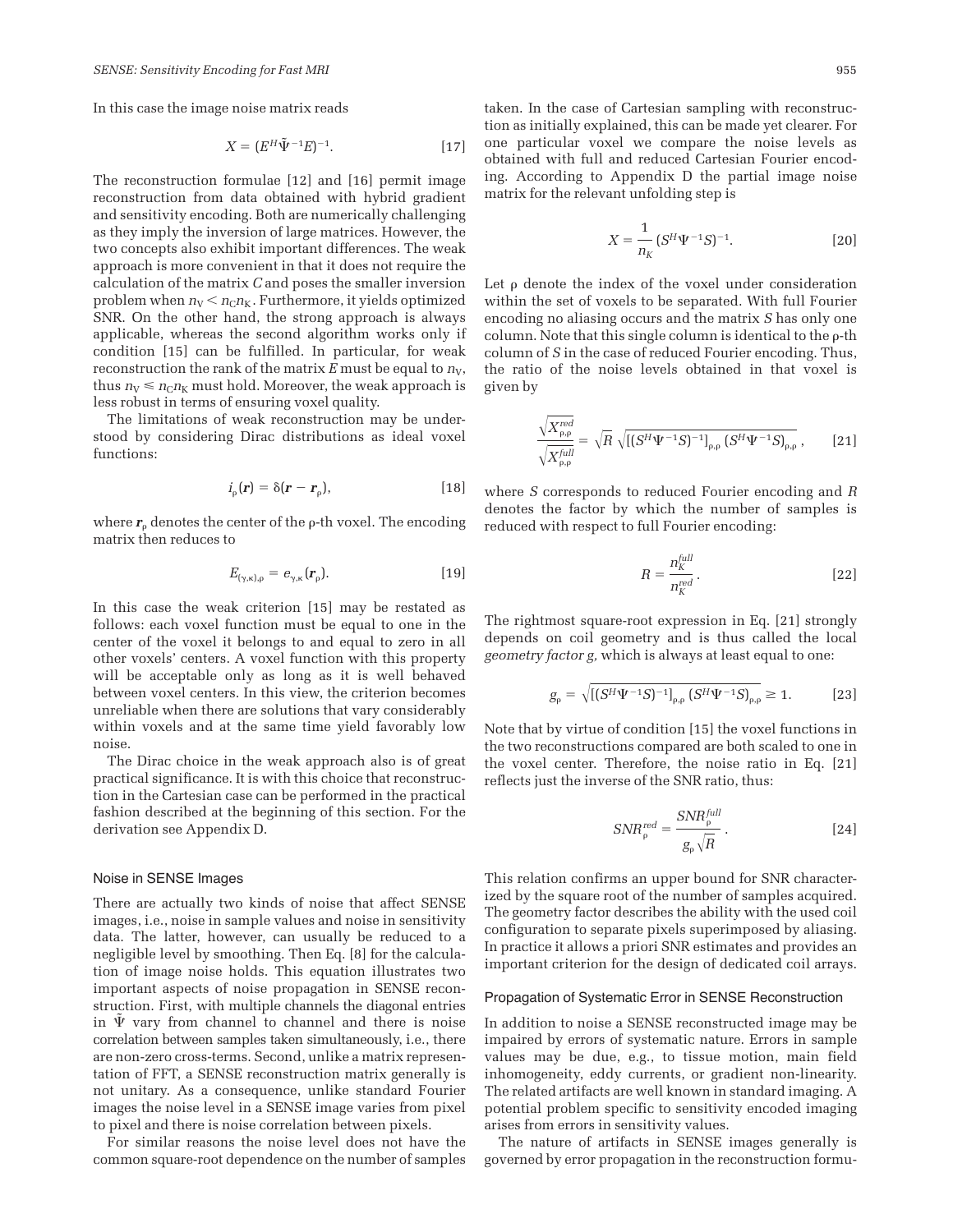lae. More specific statements are possible in the case of Cartesian sampling with unfolding reconstruction. Here errors in sample values are first reflected in the intermediate images and then undergo mapping by the unfolding matrices *U*. These cause error cross-talk within sets of equidistant voxels, as depicted in Fig. 1. Therefore, the artifacts resulting in the final image basically have the same appearance as in the single coil images, yet occur periodically with varying intensity. In the determination of coil sensitivities the most typical systematic error is regional over- or underestimation. Upon unfolding such deviations give rise to periodical artifacts depicting parts of the object. Generally, the severity of both types of artifacts crucially depends on the condition of *U*.

#### Determination of Sensitivity Maps

Sensitivity based reconstruction requires highly accurate sensitivity assessment. To this end concepts known from methods for intensity correction (11–13) have been extended (14). Reliable sensitivity information is obtained by reference measurements with the definitive set-up in addition to actual imaging. With this strategy it is not possible to assess absolute sensitivity values. However, according to Eq. [4], a spatial scaling of sensitivity values, as long as it is the same for all coils, is mapped onto the final image without further interference with reconstruction. Therefore it is sufficient to determine sensitivity maps with equal and appropriately homogeneous scaling.

The first step in generating such maps is to acquire and reconstruct single-coil, full-FOV images of the slice of interest in a conventional manner. Division of each of these images by the ''sum-of-squares'' of the set yields sensitivity maps with scaling clear of modulus object contrast but still modulated by the ''sum-of-squares'' of absolute sensitivities. More homogeneous scaling is achieved by dividing by a body coil image. The ''sum-of-squares'' denominator is applicable only if the object phase is sufficiently smooth so as to endure map refinement largely unaltered. On the other hand, it offers the advantage of being more reliable in clearing modulus object contrast from raw maps. This is because a body coil reference cannot be acquired quite simultaneously with the array reference.

In either case the raw maps obtained are impaired by noise (Fig. 2a–c). Straightforward elimination of noise by

low-pass filtering results in errors at object edges (15). To overcome this problem, smoothing is accomplished by a polynomial fit procedure. For each pixel of a raw map a 2D polynomial is locally fit to the noisy data. A fitting polynomial for the pixel  $x_0$ ,  $y_0$  is given by

$$
s(x, y) = \sum_{l,m=0}^{P} c_{l,m} (x - x_0)^l (y - y_0)^m, \qquad [25]
$$

where *x, y* are pixel indices, and *P* denotes the order of the polynomial. Minimizing the weighted square deviation from raw sensitivity values yields a set of  $(P + 1)^2$ equations:

*l*",

$$
\sum_{m'=0}^{P} c_{l'm'} A_{ll'mm'} = b_{lm} , \qquad [26]
$$

where

$$
A_{ll'mm'} = \sum_{x,y} w(x,y) (x-x_0)^{l+l'} (y-y_0)^{m+m'}, \qquad [27]
$$

$$
b_{lm} = \sum_{x,y} w(x,y) s_{x,y} (x - x_0)^l (y - y_0)^m, \qquad [28]
$$

*sx,y* denotes raw sensitivity values and *w* is the weighting function. Solving Eq. [26] yields the desired refined sensitivity value for the pixel  $x_0$ ,  $y_0$ . The weighting function reflects the relative significance of *sx,y* for the refinement of the sensitivity value at  $x_0$ ,  $y_0$ . It is the product of a distance Gaussian and reliability terms derived from analysis of error propagation in creating the raw map:

$$
w(x, y) = e^{-[(x-x_0)^2 + (y-y_0)^2]/\Omega^2} \left| \frac{d_{x,y}}{s_{x,y}} \right| \Phi_{x,y},
$$
 [29]

where  $\Omega$  is a parameter reflecting the degree of smoothing, *dx,y* denotes the pixel value at position *x,y* of the denominator image used for preparing the raw map, and  $\Phi_{x,y}$  is an "object indicator" map:  $\Phi_{x,y} = 1$  where object signal dominates noise in the denominator image,  $\Phi_{x,y} = 0$  $e$ lsewhere.  $\Phi$  is determined from the denominator image by pixel-wise modulus discrimination with a threshold on the



FIG. 2. Determination of sensitivity maps. Division of a surface coil image (**a**) and a body coil image (**b**) of the same slice yields a raw sensitivity map (**c**). Regions exhibiting pure noise are identified by thresholding (**d**) and subsequent density filtering (**e**). The extrapolation zone is determined by region growing (**f**). Local polynomial fitting yields the refined map (**g**).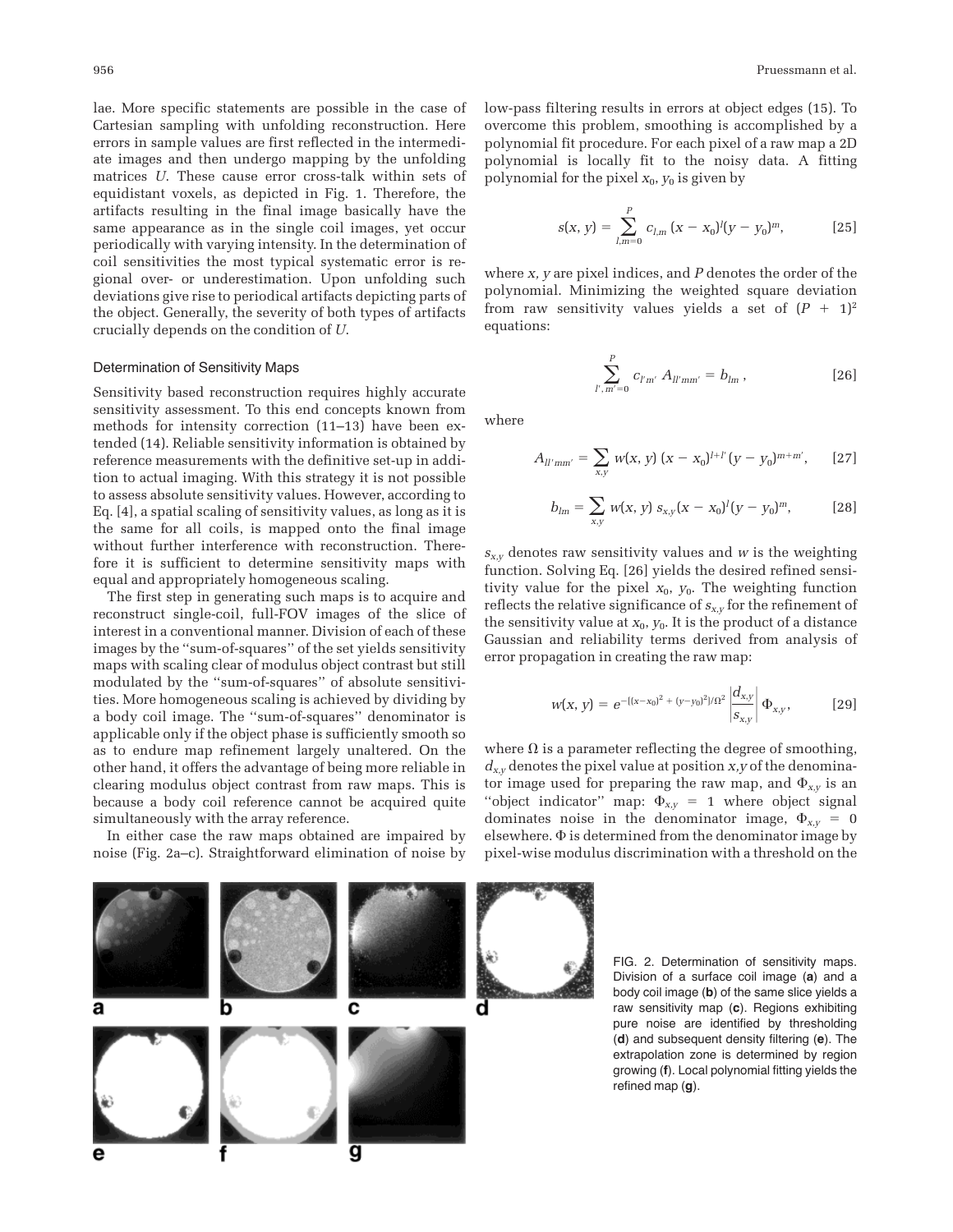order of the noise level and further exclusion of pixels with then sparse neighborhood (Fig. 2d,e). In addition to the use in Eq. [29] the function  $\Phi$  can serve as the basis for excluding voxels from reconstruction.

Besides improved accuracy at object edges, the fitting approach has the advantage of not being restricted to regions yielding immediate sensitivity information. It permits extrapolation over a limited range necessary for dealing with slightly varying tissue configurations. Refined sensitivity values are calculated for all ''object'' pixels according to  $\Phi$ , plus an extrapolation zone (Fig. 2f). For efficient implementation note that the sums in Eqs. [27] and [28] are dominated by the pixels near  $x_0$ ,  $y_0$ , the number of considerable contributions depending on  $\Omega$ . In terms of complexity it is advantageous to consider only the significant terms in Eqs. [27] and [28] and restrict higher order fitting to border regions.

# **RESULTS**

Sensitivity encoding using common Cartesian sampling of *k*-space and DFT-based reconstruction was performed in vitro and in vivo on a Philips Gyroscan ACS-NT15 at 1.5 T.

## Phantom Experiments

A five-coil array was used in the set-up depicted in Fig. 3a, surrounding a cylindrical quality phantom. A fast gradientfield echo (FFE) sequence was used with a full FOV of 210 mm. SENSE imaging was performed varying the reduction factor from  $R = 1.0$  (no reduction) up to  $R = 4.0$  and switching the phase encoding direction between vertical and horizontal. The results are displayed in Figs. 4 and 5, showing conventional ''sum-of-squares'' and SENSE reconstruction. Throughout, images without appreciable artifacts were obtained, except for noise inhomogeneity visible at higher reduction factors. Maps of the relative noise level as predicted by theory are displayed next to the corresponding images. The maps are in good agreement with visual noise perception and illustrate the benefit of voxel exclusion, as reflected by contours corresponding to object shape. The difference in noise between the two orientations is due to different geometry factors. Obviously, in terms of geometry the vertical phase encoding is the superior choice for the given arrangement of coils and imaged slice.



FIG. 3. Experimental set-ups. **a:**A five-coil array positioned around a cylindrical phantom (two overlapping circular elements, Ø 20 cm, three overlapping rectangular elements,  $13 \times 19$  cm). **b:** Two circular coils (Ø 20 cm) placed laterally for brain imaging. **c:** Cardiac imaging in prone position with the same array as in **a**. Arrows indicate the fold-over direction y.



FIG. 4. SENSE imaging of a quality phantom with increasing reduction factor R indicated on the left. Phase encoding in vertical direction. Left: conventional sum-of-squares images. Middle: SENSE reconstruction from the same data. Right: maps of the relative noise level as predicted by SENSE theory, colored according to the gray-scale on the far right (arbitrary units).

To illustrate the need for advanced sensitivity assessment, the fitting order *P* was varied in sensitivity map refinement. Images obtained at  $R = 3.0$  with  $P = 0$ ,  $P = 1$ , and  $P = 2$  are shown in Fig. 6. With zero-order fitting, which is essentially equivalent to low-pass filtering, severe displacement artifacts are observed. In the image obtained with first-order fitting, slight artifacts are still appreciable. By second-order fitting, artifacts were reduced to a negligible level.

## In Vivo Experiments

The elements of a two-coil array were placed laterally on opposite sides of a healthy volunteer's head as depicted in Fig. 3b. Transverse brain images were obtained with full Fourier encoding  $(R = 1.0)$  and with scan time reduced to one-half  $(R = 2.0)$  using an inversion recovery turbo spin-echo (IR-TSE) sequence (matrix  $256 \times 208$ , FOV 210 mm, TI 150 msec, TE 11 msec, TR 3.5 sec, flip angle 90°, 17 echoes per echo train, slice thickness 5 mm, NSA 4).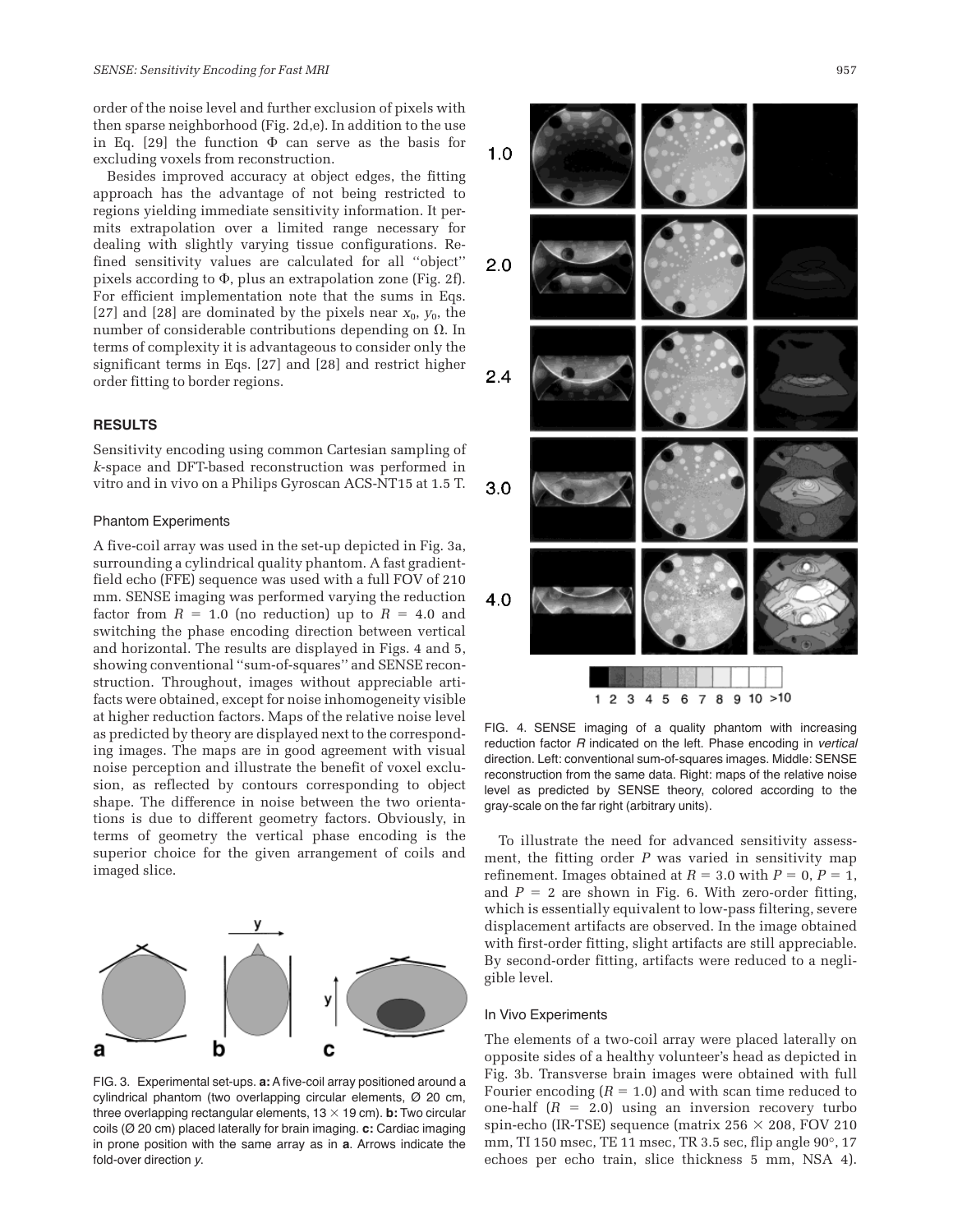

FIG. 5. SENSE imaging of a quality phantom with increasing reduction factor R indicated on the left. Phase encoding in horizontal direction. Left: conventional sum-of-squares images. Middle: SENSE reconstruction from the same data. Right: maps of relative noise level as predicted by SENSE theory, using the same gray-scale as in Fig. 4.

References of the same FOV were acquired with an FFE sequence. The resulting SENSE images are displayed in Fig. 7 together with one of the intermediate single coil images. Except for the inevitable drawback in SNR, no loss of quality whatsoever is observed in the image acquired in *85 sec* instead of *170 sec*.

For a cardiac application the five-coil array was positioned around a volunteer's chest in the fashion depicted in Fig. 3c. An electrocardiographically triggered echoplanar imaging (EPI) sequence (matrix  $128 \times 128$ , FOV 270 mm, slice thickness 10 mm, flip angle 30°, 6 echoes per excitation, half-Fourier acquisition) was used to acquire 24 heart phases in a double-oblique short-axis view. Reduction factors of  $R = 1.0$  and  $R = 2.9$  lead to breath-holds of *15 HB* and *5 HB*, respectively. All heart phases were reconstructed using the same sensitivity maps. Systolic sample images are shown in Fig. 8. Again, loss in SNR is the only appreciable drawback in the image acquired in one-third of full scan time. In the liver region, noise is particularly enhanced due to unfavorable sensitivity relations.

# **DISCUSSION**

SENSE imaging has been successfully performed in combination with FFE, TSE, and half-Fourier EPI. Generally, the concept should apply to any mode of Cartesian sampling of *k-*space. However, since coil phases are vital for reconstruction, care must be taken with phase fidelity in all applications, especially using EPI and half-Fourier techniques. SENSE reconstruction from non-Cartesian sampling patterns (16) is still inconvenient due to high computation complexity. However, numerical optimization and foreseeable increases in CPU power may render this option practical in the future. In addition to these general remarks, several issues deserve more detailed discussion.

# Signal-to-Noise Ratio

In SENSE the SNR concern is considered in several ways. The propagation of noise from sensitivity maps into the final image is avoided by map smoothing. In weak reconstruction, including the practical Cartesian case, the image with pixel-wise maximum SNR is selected in the domain of images fulfilling the voxel shape criterion. Furthermore, the exclusion of empty voxels from reconstruction according to the references has proved to be an efficient means of enhancing regional SNR. At first glance, the beneficial effect of excluding voxels may seem surprising. It may be understood, though, by considering that excluding a voxel reduces the number of scalar conditions in [15] and thus increases the degrees of freedom available for SNR optimization.

The SNR penalty for reducing scan time by sensitivity encoding has been derived explicitly for the Cartesian case. Not surprisingly, it has been found that local SNR is essentially bound by the square root of acquisition time. This limitation is equivalent to that faced if scan time is reduced by increasing speed in *k*-space with enhanced gradient systems. However, the local SNR in a SENSE image generally falls short of this bound to a degree that



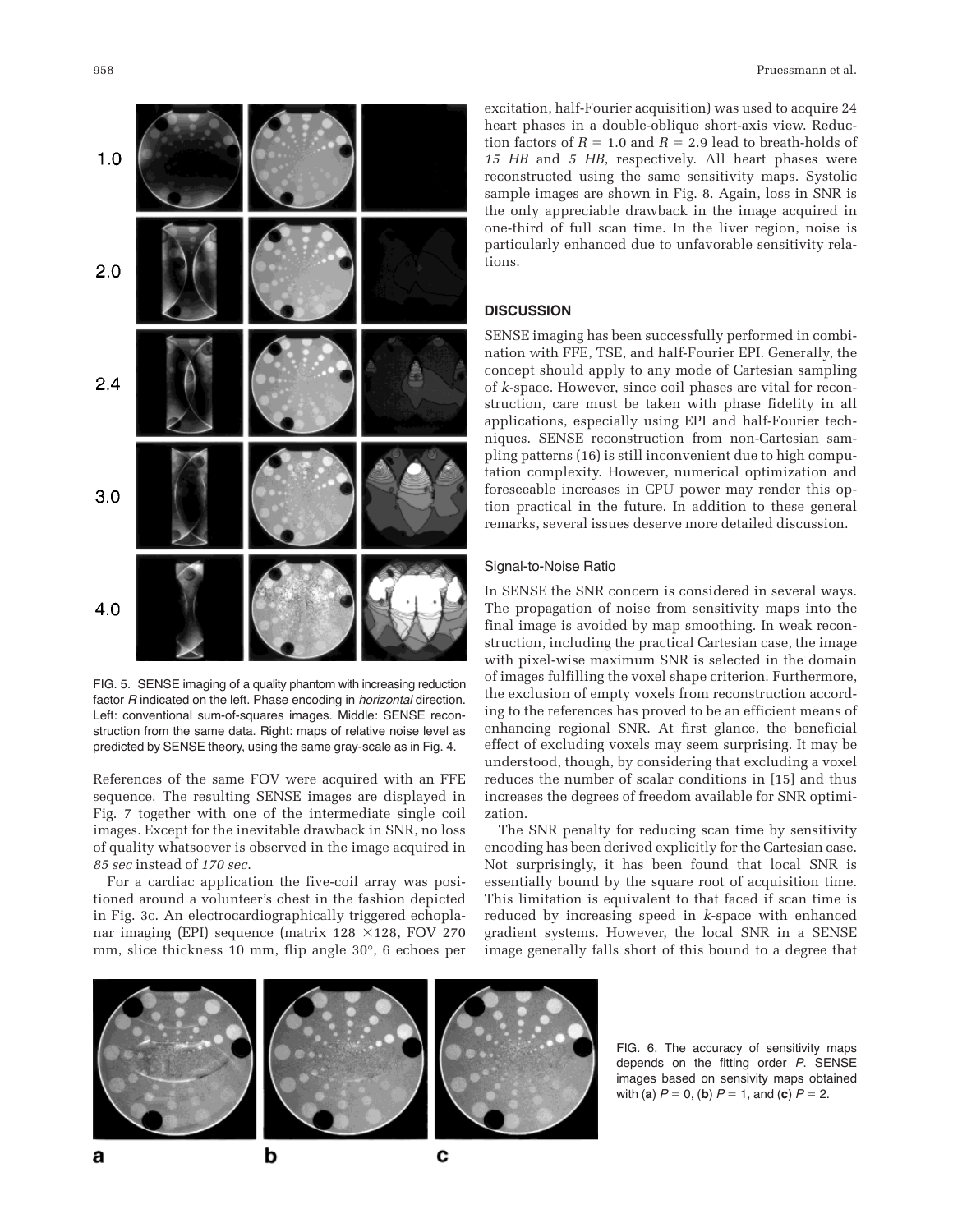

FIG. 7. Transverse brain images obtained with TSE using two coils.  $a, b$ : Reduction factor  $R = 2.0$ , conventional single-coil image and SENSE reconstruction. **c:** SENSE image from fully Fourier encoded data.

depends on coil geometry. This effect inherent to sensitivity encoding is quantitatively described by the geometry factor introduced in this work. The geometry factor is a function of coil configuration and the reduction factor. In terms of SNR an optimal coil set-up is characterized by trade-offs among absolute sensitivity, single-channel noise levels, coil coupling, and geometrical sensitivity relations. Due to the specific role of coil geometry, dedicated sensitivity encoding arrays are called for, presenting coil making with a new design criterion.

#### Sensitivity Maps

For the determination of sensitivity maps, full-FOV reference images are required in addition to actual imaging. However, a sensitivity map obtained from one reference scan permits multiple SENSE imaging of the respective slice. In particular, map refinement includes short-range extrapolation; thus a single reference scan is sufficient even for handling multiple data sets of changing tissue configurations, as is encountered in cardiac imaging. The resolution of references in most cases may be lower than



FIG. 8. Cardiac short-axis SENSE images acquired with half-Fourier EPI using five coils. The phase encoding direction is horizontal. **a:** Full Fourier encoding, 15 heartbeats. **b:** Reduction factor  $R = 2.9, 5$ heartbeats.

that of the final images. Full-resolution maps are then obtained by standard interpolation.

## Comparison With Previously Developed Techniques

Among the methods summarized in the introduction the closest links to the SENSE concepts are found in the contribution by Ra et al. (6), which proposes a reconstruction algorithm exclusively for the case of Cartesian sampling. This technique is similar to the procedure derived in this work for the Cartesian case in that it combines DFT with an unfolding step. Major differences, however, consist in the application range of the reconstruction formulae, in the reference concepts, and in the fact that in Ref. 6 no means of SNR optimization are suggested. The technique described in Ref. 6 considers maximum reduction only, i.e., a reduction factor equal to the number of coils used. This requirement has been found to restrict application seriously, since geometry related noise enhancement in practical cases grows rapidly when the reduction factor approaches the maximum value (Figs. 4 and 5). As to sensitivity assessment, in Ref. 6 the use of images of a homogeneous phantom is suggested as estimates of coil sensitivity. This approach is hampered by the fact that coil sensitivity to a certain extent depends on load configuration.

A work published in 1993 by the same authors (17) suggests a related approach to image reconstruction, which, however, differs from both Ref. 6 and SENSE in that object contrast is kept in reference images, preventing sensitivity smoothing and extrapolation refinement.

The first successful experiments using parallel receivers for the purpose of scan time reduction were reported in 1997 by Sodickson et al., introducing the SMASH technique (7). SMASH uses Cartesian sampling with integer reduction and differs from the corresponding SENSE procedure in that it uses DFT in the last reconstruction step rather than in the first. The basic idea of SMASH reconstruction is to approximate full *k-*space data by linear combina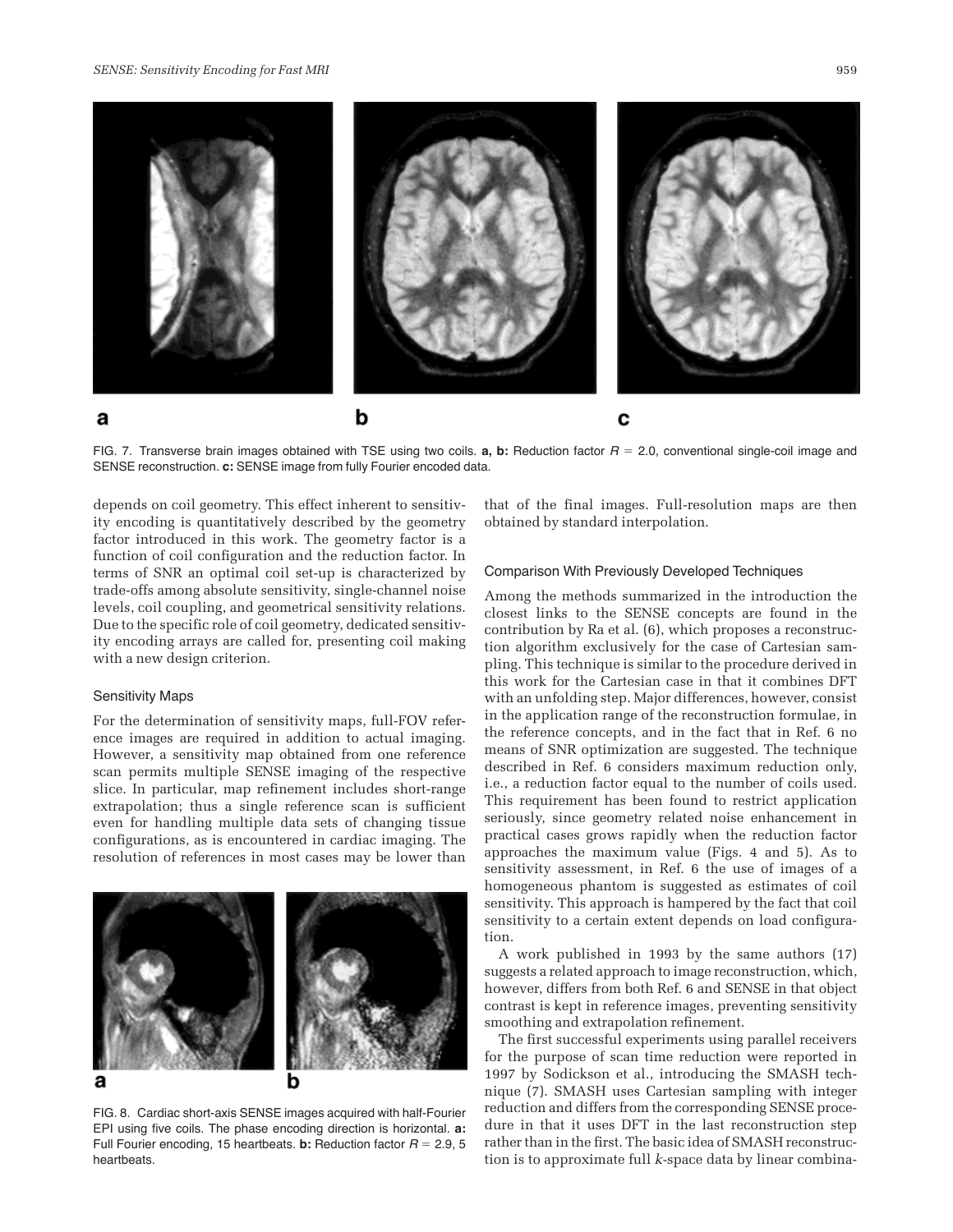tion of multiple-coil sample values obtained in a reduced number of phase encoding steps. The weighting coefficients are determined by fitting linear combinations of coil sensitivities to harmonic functions of the desired FOV. In doing so it is crucial that low-order harmonics of the FOV can indeed well be approximated. Difficulty in fitting results in residual fold-over. Therefore, SMASH imaging requires particular coil arrays (18) and is restricted to suitable slice orientation (19). In SENSE the coil configuration can freely be optimized with respect to SNR, in particular with respect to the geometry factor. Note that geometry related noise enhancement is inherent to the coil arrangement and occurs in any linear reconstruction method, including SMASH.

As a consequence of the different degrees of freedom in choosing coil and slice geometry, the two methods differ in their reference strategies. SENSE requires full sensitivity maps, whereas in SMASH the reference demands are substantially less and can be fulfilled even by a little extra acquisition together with the aliased data (20).

## **CONCLUSIONS**

Sensitivity encoding forms a valuable complement to gradient encoding. It permits considerable scan-time reduction with respect to standard Fourier imaging. The feasibility of SENSE imaging has been demonstrated in vitro and in vivo. In terms of practical value the most relevant characteristic of the technique is flexibility. Independently of coil and slice geometry, images free of specific artifacts are obtained. Nevertheless, the experimental set-up is a major determinant of SNR.

It has been shown that the SNR in SENSE images is governed by a fundamental limitation characterized by the square root of acquisition time. Hence the method is appropriate only when the need for scan speed outweighs SNR concerns. Therefore, rapid and real-time imaging is a promising application, as are all examinations that require breath-holding. In brain imaging, single-shot techniques are expected to benefit from shorter echo trains. Yielding high SNR at long scan times, 3D imaging with potentially 2D undersampling is another promising field of application.

At this stage it appears fair to say that sensitivity encoding is a promising concept in view of physiological and technical speed limits in *k-*space. However, the potential of the method to reduce scan time drastically in reasonable applications by factors of, say, 10 or more, remains to be investigated. According to SENSE theory, the major critical issue is SNR. Basic SNR can be enhanced to a certain degree by increasing the number of receiver coils. However, the joint effect of geometry factor and square-rootof-time penalty may ultimately prevent reduction factors much larger than those achieved in this work.

## **ACKNOWLEDGMENTS**

The authors thank Dr. Peter Börnert and Dr. Tobias Schäffter from the Philips research laboratories in Hamburg, Germany, for aid in experiments and helpful discussions. The valuable comments of Miha Fuderer from Philips Medical Systems in Best, The Netherlands, and of our student Roger Gösele are also gratefully acknowledged. Technical support was supplied by Philips Medical Systems in Best, The Netherlands, in particular by Hans Tuithof.

# **APPENDIX A**

#### Derivation of the Noise Matrices

Assume that noise in acquisition channels arises from an arbitrarily large number of common, mutually independent noise sources  $\xi_{\tau}(t)$ , each with Gaussian statistics. Noise in the  $\gamma$ -th channel,  $\eta_{\gamma}(t)$ , is modeled as an individually weighted sum of the sources:

$$
\eta_{\gamma}(t) = \sum_{\tau} \omega_{\gamma,\tau} \xi_{\tau}(t), \qquad [A1]
$$

where  $\omega_{\gamma,\tau}$  denotes time-independent, complex weighting coefficients. According to Eq. [6], the variance  $\sigma_{\rho}^2$  of noise in the  $\rho$ –th voxel value is then given by

$$
\sigma_{\rho}^2 = \sum_{\tau} \sigma_{\tau}^2 \left| \sum_{\gamma,\kappa} F_{\rho,(\gamma,\kappa)} \omega_{\gamma,\tau} \right|^2, \tag{A2}
$$

where  $\sigma_{\tau}$  denotes the standard deviation of the  $\tau$ -th noise source. Expanding the right square term and rearranging yields

$$
\sigma_{\rho}^{2} = \sum_{\gamma,\gamma',\kappa,\kappa'} F_{\rho,(\gamma',\kappa')} \Psi_{\gamma,\gamma'} F_{\rho,(\gamma,\kappa)}^{*}
$$
 [A3]

with the  $n_c \times n_c$  *receiver noise matrix*  $\Psi$  defined by

$$
\Psi_{\gamma,\gamma'} = \sum_{\tau} \sigma_{\tau}^2 \omega_{\gamma,\tau} \omega_{\gamma',\tau}^* . \qquad [A4]
$$

Thus,  $\sigma_{\rho}^2$  may be considered the  $\rho$ -th diagonal element of the *image noise matrix X*

$$
X = F\tilde{\Psi}F^{H},\tag{A5}
$$

where

$$
\tilde{\Psi} = \Psi \otimes Id_{n_K} \tag{A6}
$$

is referred to as the *sample noise matrix*.  $\Psi$  can be determined experimentally in the following fashion. Consider the variance of the sum of two channels  $\gamma$ ,  $\gamma'$  with a phase shift of  $\varphi$ :

$$
\sigma^2(\eta_\gamma + e^{i\phi}\eta_{\gamma'}) = \sum_{\tau} \sigma^2_{\tau} |\omega_{\gamma,\tau} + e^{i\phi}\omega_{\gamma',\tau}|^2.
$$
 [A7]

Expanding the square term and rearranging using Eq. [A4] yields

$$
2\operatorname{Re}(e^{i\varphi}\Psi_{\gamma,\gamma'})=\sigma^2(\eta_{\gamma}+e^{i\varphi}\eta_{\gamma'})-\sigma^2(\eta_{\gamma})-\sigma^2(\eta_{\gamma'}).
$$
 [A8]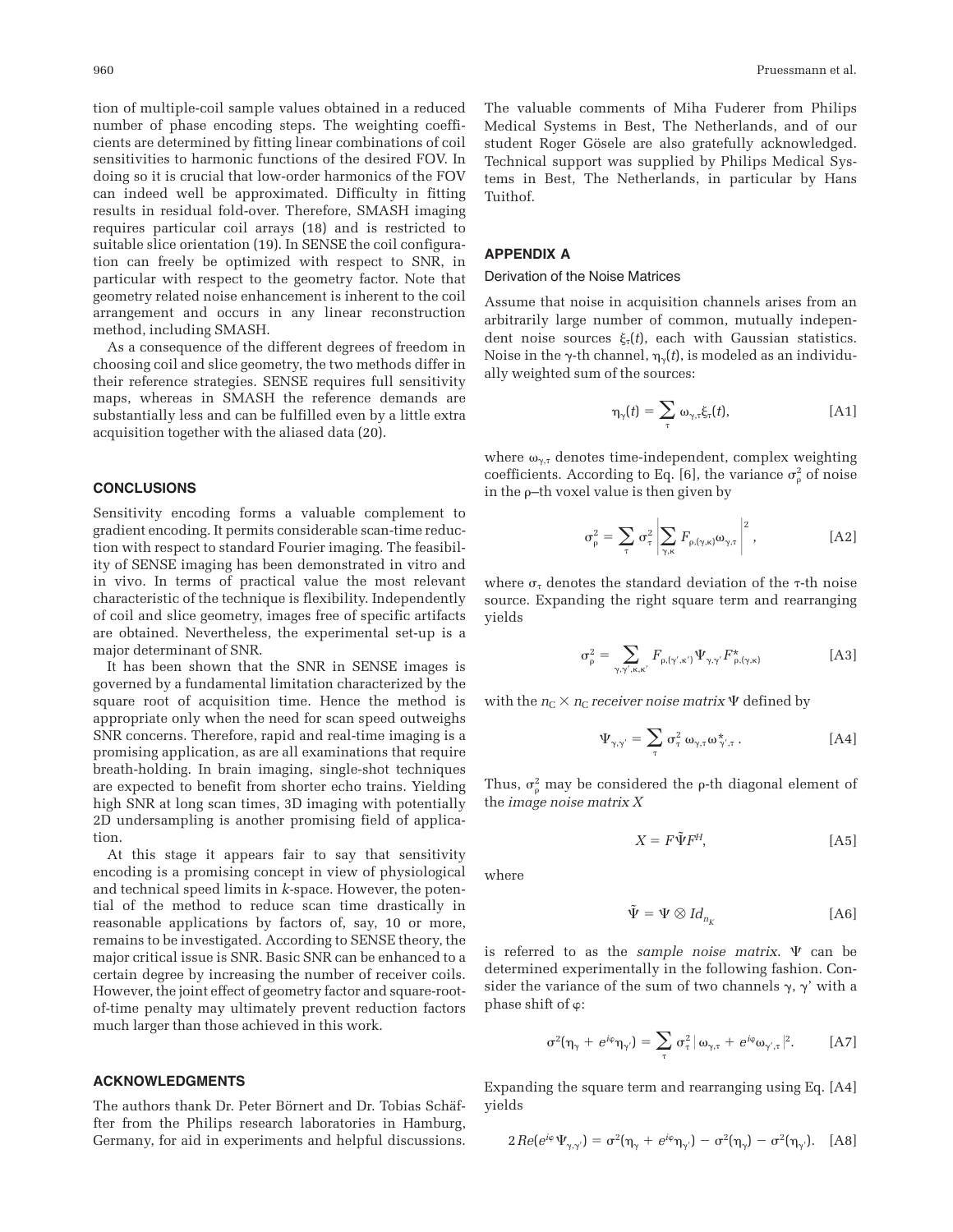With  $\varphi = 0$  for the real part and  $\varphi = -\pi/2$  for the imaginary equal to zero we obtain part of  $\Psi_{\gamma,\gamma}$  we obtain

$$
\Psi_{\gamma,\gamma''} = \frac{1}{2} \left[ \sigma^2 (\eta_\gamma + \eta_{\gamma'}) + i \sigma^2 (\eta_\gamma - i \eta_{\gamma'}) - (1 + i) [\sigma^2 (\eta_\gamma) + \sigma^2 (\eta_{\gamma'})] \right]. \quad [A9]
$$

Using this expression, the receiver noise matrix is readily determined from a reasonably large set of samples reflecting mere noise.

# **APPENDIX B**

# Least-Squares Approximation of Ideal Voxel Functions

Each voxel function must be a linear combination of encoding functions:

$$
f_{\rho}(\mathbf{r}) = \sum_{\gamma,\kappa} F_{\rho,(\gamma,\kappa)} e_{\gamma,\kappa}(\mathbf{r}).
$$
 [B1]

The best approximation of the ideal counterpart is characterized by

$$
\Delta_{\rho} = \int_{\text{VOI}} |f_{\rho}(\mathbf{r}) - i_{\rho}(\mathbf{r})|^2 \, d\mathbf{r} = \text{min}, \tag{B2}
$$

implying

$$
\frac{\partial \Delta_{\rho}}{\partial F_{\rho,(\gamma,\kappa)}} = 0 \qquad \forall \rho, \gamma, \kappa.
$$
 [B3]

Calculating derivatives and rearranging terms yields

$$
\sum_{\gamma',\kappa'} \left| F_{\rho,\left(\gamma',\kappa'\right)} \int_{\text{VOI}} e^*_{\gamma,\kappa}(\mathbf{r}) e_{\gamma',\kappa'}(\mathbf{r}) \, d\mathbf{r} \right| = \int_{\text{VOI}} e^*_{\gamma,\kappa}(\mathbf{r}) i_{\rho}(\mathbf{r}) \, d\mathbf{r}.
$$
 [B4]

Using definition [11] this equation can be rewritten in matrix form:

$$
FC = E^H,\tag{B5}
$$

where

$$
C_{(\gamma,\kappa),(\gamma',\kappa')} = \int_{\text{VOI}} e^*_{\gamma',\kappa'}(\mathbf{r}) e_{\gamma,\kappa}(\mathbf{r}) \, d\mathbf{r}.
$$
 [B6]

## **APPENDIX C**

Minimization of Final Image Noise Under the Weak Voxel **Condition** 

The minimum of  $X_{\rho,\rho}$  under the weak voxel condition [15] is characterized by a corresponding absolute minimum of the Lagrange function

$$
L_{\rho} = X_{\rho,\rho} + \sum_{\rho'} \Lambda_{\rho,\rho'} (FE - Id)_{\rho,\rho'}, \qquad [C1]
$$

where  $\Lambda_{\rho,\rho'}$  are Lagrange multiplicators. Using expression [A5] for *X* and requiring that all partial derivatives of  $L_p$  be

$$
2\sum_{\gamma'} F_{\rho,(\gamma',\kappa)} \Psi_{\gamma',\gamma} + \sum_{\rho'} \Lambda_{\rho,\rho'}^* E_{(\gamma,\kappa),\rho'} = 0 \qquad \forall \rho,\gamma,\kappa \quad [C2]
$$

$$
\sum_{\gamma,\kappa} F_{\rho,(\gamma,\kappa)} E_{(\gamma,\kappa),\rho'} = \delta_{\rho,\rho'} \qquad \forall \rho,\,\rho'.
$$
 [C3]

In matrix form Eqs. [C2] and [C3] read

$$
\begin{pmatrix} 2\tilde{\Psi} & E \\ E^H & 0 \end{pmatrix} \begin{pmatrix} F^H \\ \Lambda^H \end{pmatrix} = \begin{pmatrix} 0 \\ Id \end{pmatrix},
$$
 [C4]

where  $\tilde{\Psi}$  is defined according to Eq. [A6]. If *E* and  $\tilde{\Psi}$  have maximal rank the inverse of the square matrix on the left exists and is given by

$$
2\tilde{\Psi} E\begin{pmatrix} -1 \\ 0 \end{pmatrix}^{T}
$$
  
= 
$$
\begin{pmatrix} \frac{1}{2} \tilde{\Psi}^{-1} (Id - E(E^{H} \tilde{\Psi}^{-1} E)^{-1} E^{H} \tilde{\Psi}^{-1}) & \tilde{\Psi}^{-1} E(E^{H} \tilde{\Psi}^{-1} E)^{-1} \\ & & \\ (E^{H} \tilde{\Psi}^{-1} E)^{-1} E^{H} \tilde{\Psi}^{-1} & -2(E^{H} \tilde{\Psi}^{-1} E)^{-1} \end{pmatrix}.
$$
 [C5]

Right multiplication with Eq. [C4] yields

$$
F = (E^H \tilde{\Psi}^{-1} E)^{-1} E^H \tilde{\Psi}^{-1}.
$$
 [C6]

# **APPENDIX D**

1

Derivation of DFT Based Reconstruction in the Cartesian Case

Here the practical procedure described at the beginning of the Theory and Methods section is derived from the weak reconstruction formula [16], assuming Dirac distributions as ideal voxel functions. Consider sampling and voxel positions forming regular grids in 2D *k-*space and image domain, respectively. The grid constants shall be chosen such as to yield a resolution of  $\Delta x$ ,  $\Delta y$ . Let the numbers of sampling positions and voxels be given independently by  $n_K = n_{Kx} \times n_{Ky}$  and  $n_V = n_{Vx} \times n_{Vy}$ , respectively. Then the grids are given by

$$
\mathbf{k}_{\kappa} = 2\pi \left| \frac{1}{\Delta x} \left| \frac{\kappa_{x}}{n_{Kx}} - \frac{1}{2} \right|, \frac{1}{\Delta y} \left| \frac{\kappa_{y}}{n_{Ky}} - \frac{1}{2} \right| \right|^{T} \quad \text{[D1]}
$$

$$
\mathbf{r}_{\rho} = \left(\Delta x \left(\rho_{x} - \frac{n_{Vx}}{2}\right), \Delta y \left(\rho_{y} - \frac{n_{Vy}}{2}\right)\right)^{T}, \quad [D2]
$$

where 2D indices are used for convenience:

$$
\kappa = (\kappa_x, \kappa_y), \kappa_x = 0, ..., n_{Kx} - 1, \kappa_y = 0, ..., n_{Ky} - 1 \quad [D3]
$$

$$
\rho = (\rho_x, \rho_y), \rho_x = 0, \dots, n_{Vx} - 1, \rho_y = 0, \dots, n_{Vy} - 1.
$$
 [D4]